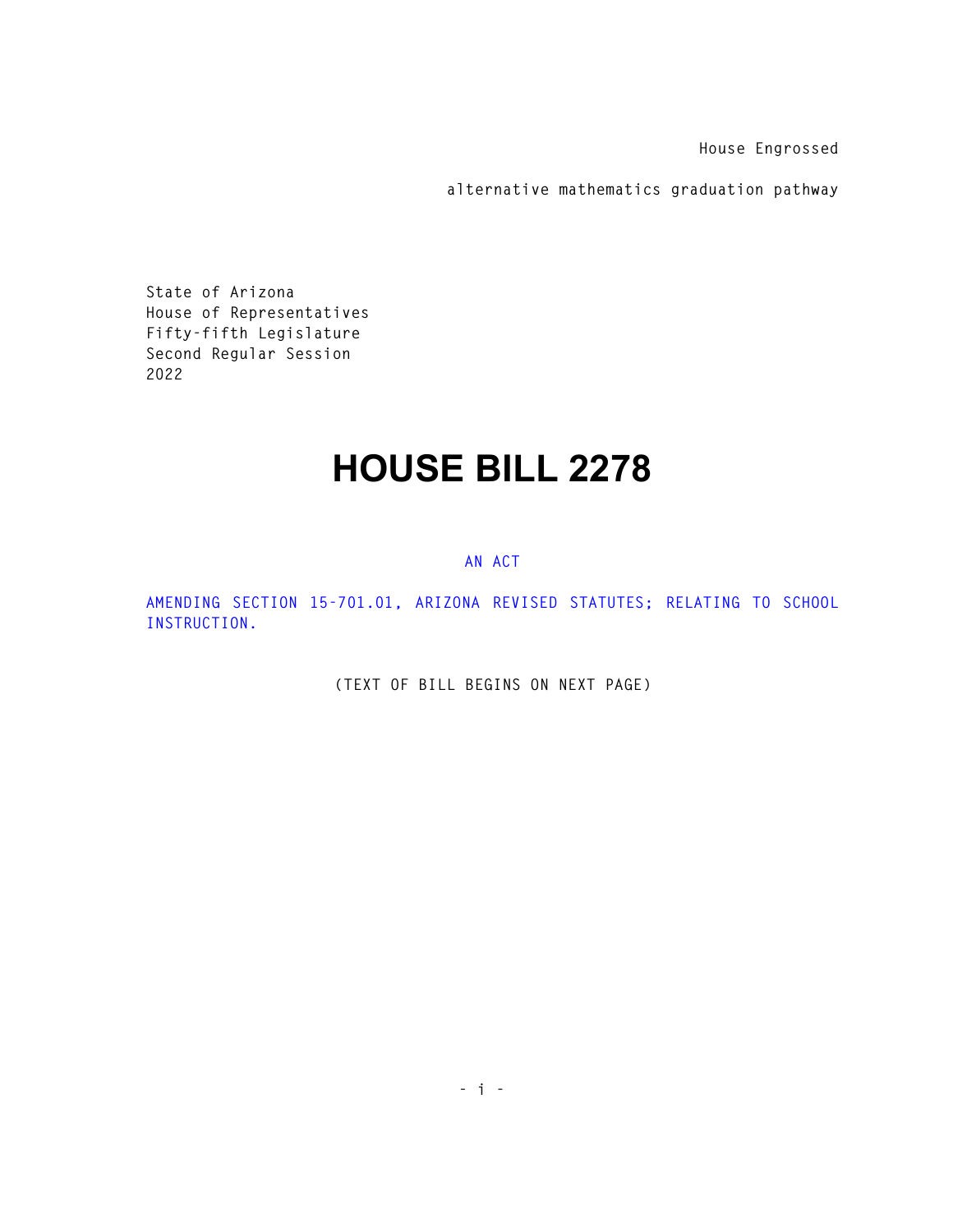**1 Be it enacted by the Legislature of the State of Arizona: 2 Section 1. Section 15-701.01, Arizona Revised Statutes, is amended 3 to read: 4 15-701.01. High schools; graduation; requirements; community 5 college or university courses; transfer from 6 other schools; academic credit 7 A. The state board of education shall: 8 1. Prescribe a minimum course of study that incorporates the 9 academic standards adopted by the state board for the graduation of pupils 10 from high school. 11 2. Prescribe competency requirements for the graduation of pupils 12 from high school incorporating the academic standards in at least the 13 areas of reading, writing, mathematics, science and social studies. THE 14 STATE BOARD SHALL DEVELOP AND ADOPT ACADEMIC COMPETENCY REQUIREMENTS FOR 15 AN ALTERNATIVE MATHEMATICS GRADUATION PATHWAY THAT INCLUDES ALGEBRA, 16 GEOMETRY AND ANOTHER ADVANCED MATHEMATICS COURSE, WHICH MAY INCLUDE 17 PERSONAL FINANCE, COMPUTER SCIENCE, STATISTICS OR BUSINESS MATHEMATICS. 18 The academic standards prescribed by the state board in social studies 19 shall include personal finance and American civics education. The state 20 board may consider establishing a required separate personal finance 21 course for the purpose of the graduation of pupils from high school. The 22 state board shall require at least one-half of a course credit in 23 economics, which shall include financial literacy and personal financial 24 management. The competency requirements for social studies shall include 25 a requirement that, in order to graduate from high school or obtain a high 26 school equivalency diploma, a pupil must correctly answer at least sixty 27 of the one hundred questions listed on a test that is identical to the 28 civics portion of the naturalization test used by the United States 29 citizenship and immigration services. A district school or charter school 30 shall document on the pupil's transcript that the pupil has passed a test 31 that is identical to the civics portion of the naturalization test used by 32 the United States citizenship and immigration services as required by this 33 section. 34 3. Develop and adopt competency tests pursuant to section 15-741. 35 English language learners who are subject to article 3.1 of this chapter 36 are subject to the assessments prescribed in section 15-741. 37 B. The governing board of a school district shall:** 

**38 1. Prescribe curricula that include the academic standards in the 39 required subject areas pursuant to subsection A, paragraph 1 of this 40 section.** 

**41 2. Prescribe criteria for the graduation of pupils from the high 42 schools in the school district. These criteria shall include 43 accomplishment of the academic standards in at least reading, writing, 44 mathematics, science and social studies, as determined by district 45 assessment. Other criteria may include additional measures of academic**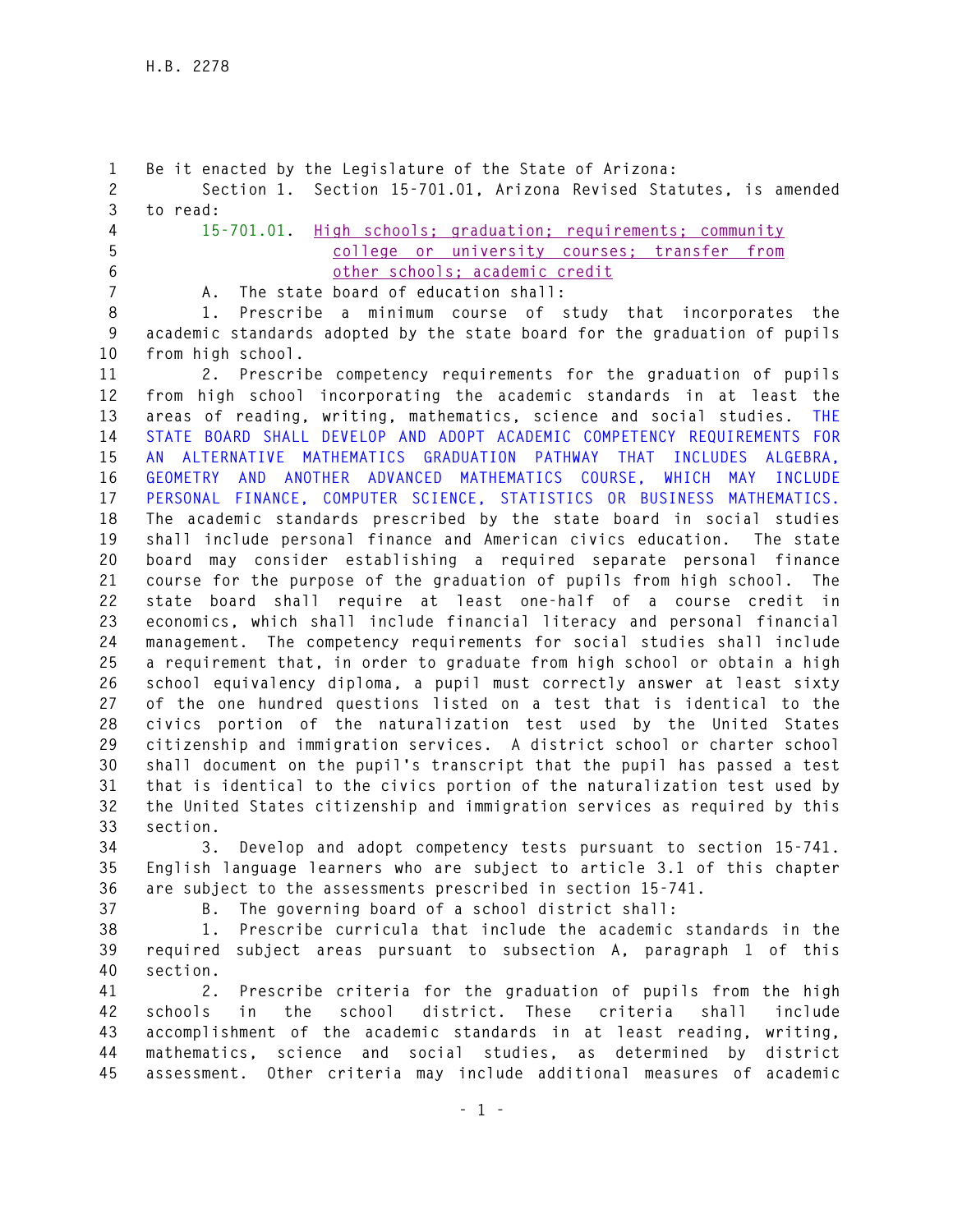**1 achievement and attendance. Pursuant to the prescribed graduation 2 requirements adopted by the state board of education, the governing board 3 may approve a rigorous computer science course that would fulfill a 4 mathematics course required for graduation from high school. The 5 governing board may approve a rigorous computer science course only if the 6 rigorous computer science course includes significant mathematics content 7 and the governing board determines the high school where the rigorous 8 computer science course is offered has sufficient capacity, infrastructure 9 and qualified staff, including competent teachers of computer science. 10 The school district governing board or charter school governing body may 11 determine the method and manner in which to administer a test that is 12 identical to the civics portion of the naturalization test used by the 13 United States citizenship and immigration services. A pupil who does not 14 obtain a passing score on the test that is identical to the civics portion 15 of the naturalization test may retake the test until the pupil obtains a 16 passing score.** 

**17 C. The governing board may prescribe the course of study and 18 competency requirements for the graduation of pupils from high school that 19 are in addition to or higher than the course of study and competency 20 requirements that the state board prescribes.** 

**21 D. The governing board may prescribe competency requirements for 22 the passage of pupils in courses that are required for graduation from 23 high school.** 

**24 E. A teacher shall determine whether to pass or fail a pupil in a 25 course in high school on the basis of the competency requirements, if any 26 have been prescribed. The governing board, if it reviews the decision of 27 a teacher to pass or fail a pupil in a course in high school as provided 28 in section 15-342, paragraph 11, shall base its decision on the competency 29 requirements, if any have been prescribed.** 

**30 F. Graduation requirements established by the governing board may 31 be met by a pupil who passes courses in the required or elective subjects 32 at a community college or university, if the course is at a higher level 33 than the course taught in the high school attended by the pupil or, if the 34 course is not taught in the high school, the level of the course is equal 35 to or higher than the level of a high school course. The governing board 36 shall determine whether the subject matter of the community college or 37 university course is appropriate to the specific requirement the pupil 38 intends it to fulfill and whether the level of the community college or 39 university course is less than, equal to or higher than a high school 40 course, and the governing board shall award at least one-half of a 41 Carnegie unit and up to and including one Carnegie unit for each three 42 semester hours of credit that the pupil earns in an appropriate community 43 college or university course. If a pupil is not satisfied with the 44 decision of the governing board regarding the amount of credit granted or 45 the subjects for which credit is granted, the pupil may request that the**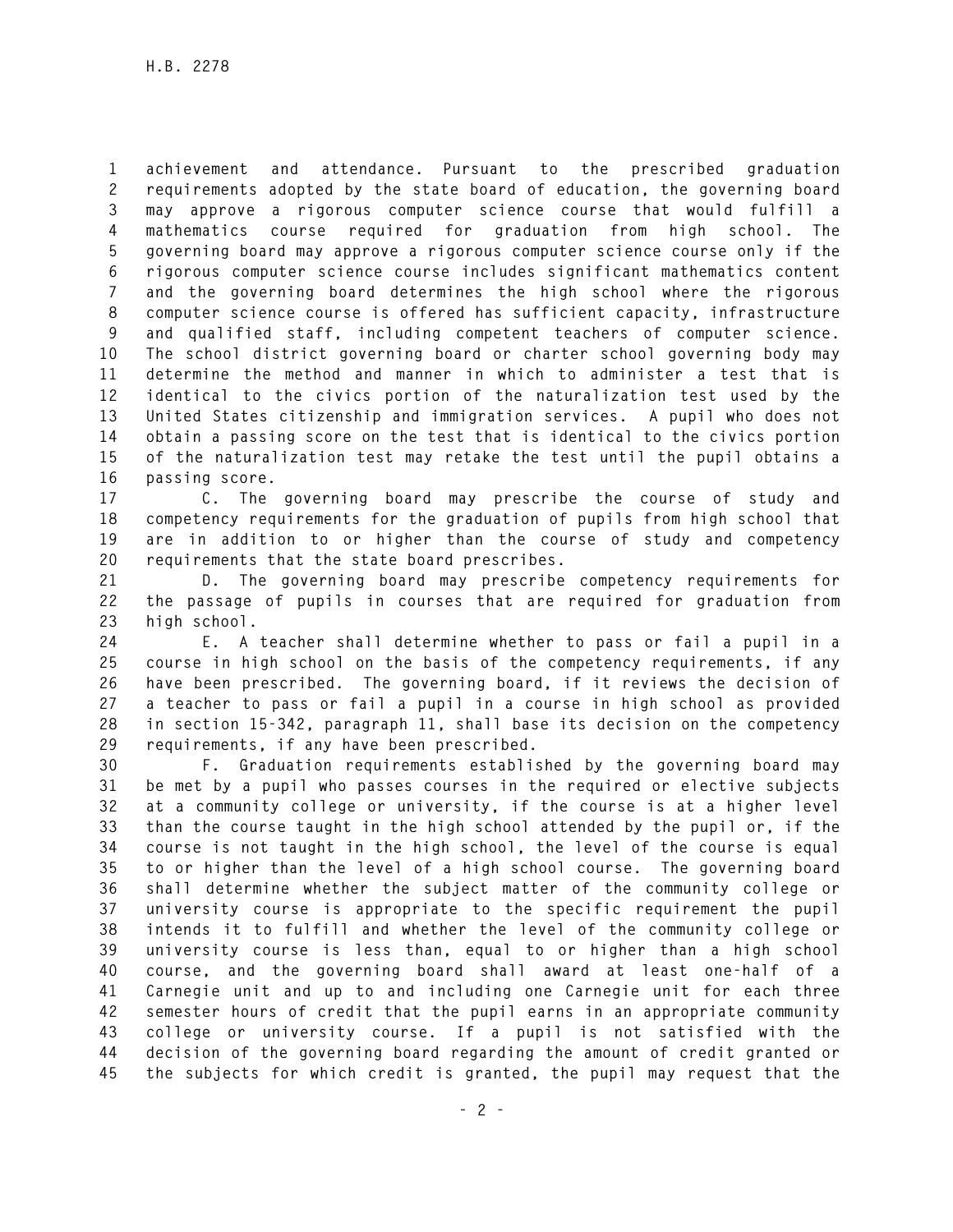**1 state board of education review the decision of the governing board, and 2 the state board shall make the final determination of the amount of credit 3 to be given the pupil and for which subjects. The governing board shall 4 not limit the number of credits that is required for high school 5 graduation and that may be met by taking community college or university 6 courses. For the purposes of this subsection:** 

**7 1. "Community college" means an educational institution that is 8 operated by a community college district as defined in section 15-1401 or 9 a postsecondary educational institution under the jurisdiction of an 10 Indian tribe recognized by the United States department of the interior.** 

**11 2. "University" means a university under the jurisdiction of the 12 Arizona board of regents.** 

**13 G. A pupil who transfers from a private school shall be provided 14 with a list that indicates those credits that have been accepted and 15 denied by the school district. A pupil may request to take an examination 16 in each particular course in which credit has been denied. The school 17 district shall accept the credit for each particular course in which the 18 pupil takes an examination and receives a passing score on a test designed 19 and evaluated by a teacher in the school district who teaches the subject 20 matter on which the examination is based. In addition to the above 21 requirements, the governing board of a school district may prescribe 22 requirements for the acceptance of the credits of pupils who transfer from 23 a private school.** 

**24 H. If a pupil who was previously enrolled in a charter school or 25 school district enrolls in a school district in this state, the school 26 district shall accept credits earned by the pupil in courses or 27 instructional programs at the charter school or school district. The 28 governing board of a school district may adopt a policy concerning the 29 application of transfer credits for the purpose of determining whether a 30 credit earned by a pupil who was previously enrolled in a school district 31 or charter school will be assigned as an elective or core credit. A 32 school district or charter school may note the learning outcomes that a 33 student mastered as prescribed in the rules adopted pursuant to section 34 15-203, subsection A, paragraph 38 to provide a record of the demonstrated 35 competencies and award partial credit.** 

**36 I. A pupil who transfers credit from a charter school, a school 37 district or Arizona online instruction shall be provided with a list that 38 indicates which credits have been accepted as elective credits and which 39 credits have been accepted as core credits by the school district or 40 charter school. Within ten school days after receiving the list, the 41 pupil may request to take an examination in each particular course in 42 which core credit has been denied. The school district or charter school 43 shall accept the credit as a core credit for each particular course in 44 which the pupil takes an examination and receives a passing score on a 45 test that is aligned to the competency requirements adopted pursuant to**